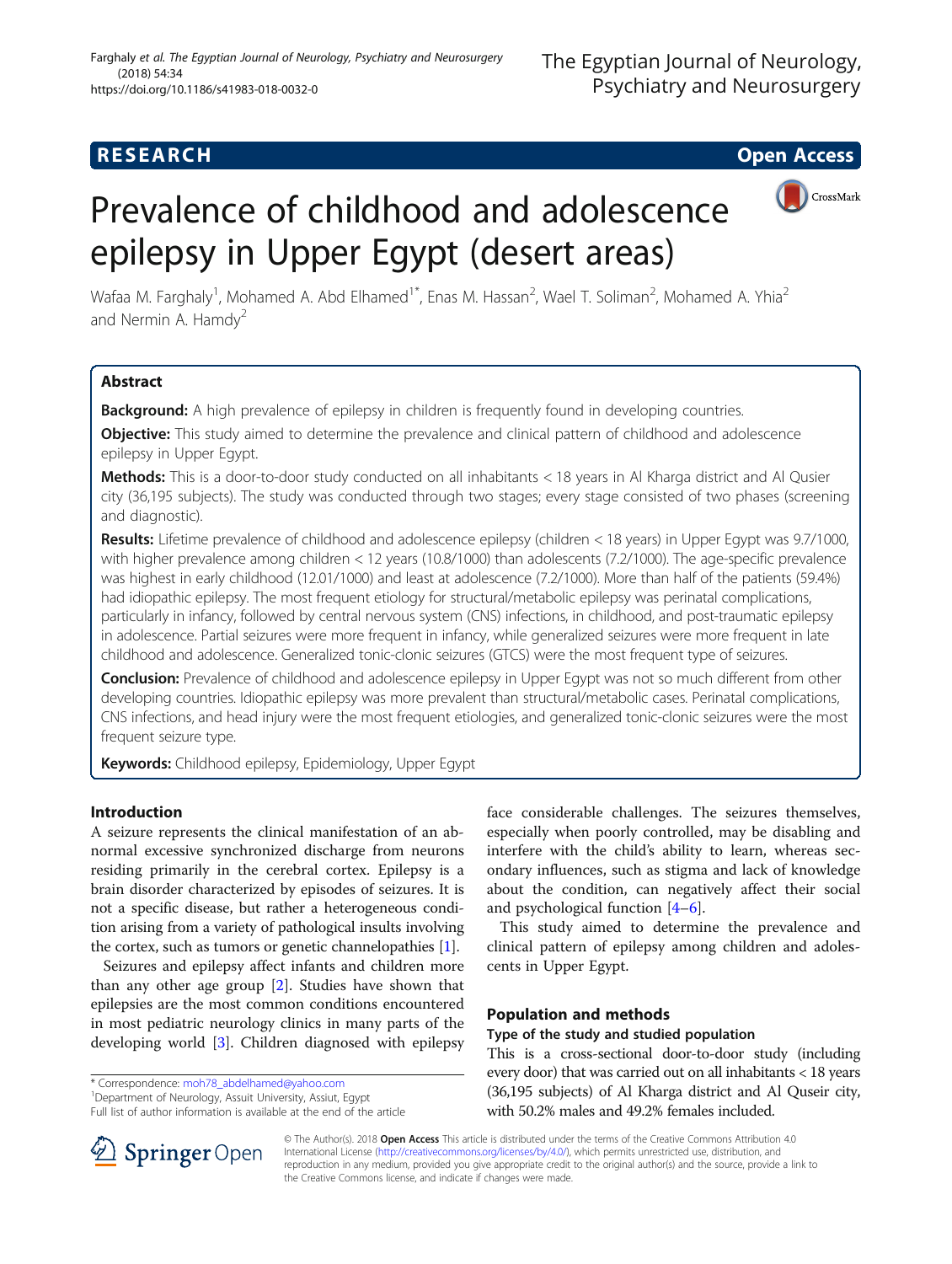## The study area

The study areas are representative of two desert areas of Upper Egypt, Western Desert (Al Kharga district) and Eastern Desert (Al Quseir city). The Western Desert covers an area of  $700,000$  km<sup>2</sup>, thereby accounting around two thirds of Egypt's total land area. The government has considered the Western Desert a frontier region and has divided it into two governorates: Matrouh to the north and New Valley to the south. The Eastern Desert is relatively mountainous. The desert environment extends all the way to the Red Sea coast [\(http:en.wikpedia.org/wiki/](http://en.wikpedia.org/wiki/Geography-of-Egypt) [Geography-of-Egypt\)](http://en.wikpedia.org/wiki/Geography-of-Egypt).

### **Instruments**

An Arabic screening questionnaire (Additional file [1](#page-5-0)) was designed specifically for this project, by a group of professors of neurology, based on their knowledge and review of existing screening tools. The screening questionnaire was designed to pick up any case of major neurological disorders (epilepsy; dementia; CVS; extra pyramidal syndromes; ataxia; muscle diseases; cerebral palsy, together with Bell's palsy; and nocturnal enuresis). The questionnaire was reviewed by 11 professors of neurology as referees, from five local Egyptian universities, and accordingly, it was reconstructed. Then, it was validated by application on 100 inpatients of the neurology department and another 100 patients from the outpatients' neurology clinic of Assiut University Hospitals [[7\]](#page-5-0).

## Methods

The study was conducted on two stages: the first stage was conducted in Al Kharga district from January 1, 2006, to July 31, 2008, and the second stage was conducted in Al Quseir city from July 1, 2009, to January 31, 2012.

Each stage was conducted on two phases:

Phase 1: Screening phase: In this stage, screening of all inhabitants was performed by three neurologists, using the constructed standardized Arabic screening questionnaire to pick up any suspected case of epilepsy [[7\]](#page-5-0). Collection of demographic data was recorded by 15 female social workers who accompanied the specialists during house visits.

Phase 2: Diagnostic phase: Any patient having a history suggestive of epilepsy was invited to attend the general hospital of Al Kharga or Al Quseir where clinical evaluation was done by other staff members with special emphasis on detailed history including age of onset, detailed semiology of the seizures from witness(s), inquiry about aura and post-ictal symptoms, seizure frequency, anti-epileptic drug(s) received, compliance to treatment, and family history of epilepsy. Full clinical evaluation was done, and inter-ictal EEG assessment and neuroimaging (CT and/or MRI) were done when needed.

If subjects were not at their homes at the first visit, they were revisited for three times later to insure their participation.

#### Case definitions used

According to the guidelines for epidemiology studies on epilepsy proposed by the Commission on Epidemiology and prognosis of the International League Against Epilepsy [\[8\]](#page-5-0), epilepsy was defined as a condition characterized by two or more un-provoked seizures occurring at least 24 h apart.

Seizure types were ascertained and classified according to the classification of the ILAE, 1981 [\[9\]](#page-5-0) and etiologic categories included idiopathic (presumably genetic), symptomatic, and cryptogenic (of unknown cause) according to [[8\]](#page-5-0).

#### Statistical methods

The data were coded and verified prior to data entry. The Statistical Package of SPSS version 16 for Windows was used for data entry and analysis. Descriptive statistics were calculated. For qualitative data, chi-square test was used, and for quantitative data, Student's t test (for two groups) was used. Z test was used to compare proportions and correlations. A significant  $P$  value was considered when P value was less than 0.05.

## Results

This study was carried out on 36,195 subjects, 350 out of them were diagnosed to have epilepsy with a life time prevalence of 9.7/1000. Age and sex specific prevalence of epilepsy among childhood and adolescence was demonstrated in Table [1.](#page-2-0) Table [2](#page-2-0) shows demographic characteristic of patients with epilepsy in the studied areas. Table [3](#page-3-0) demonstrates age of onset of epilepsy among the studied group of patients. Etiologic classification of epilepsy among the studied children and adolescents demonstrated that 31.5% of cases had symptomatic epilepsy Table [4](#page-3-0). Table [5](#page-4-0) illustrates the pattern and rate of different seizure types among children and adolescents with epilepsy, while Table [6](#page-4-0) demonstrates the frequency of seizures whether severe (daily or weekly), moderate (monthly) or mild seizure frequency (one seizure per year or more) among the studied children.

## **Discussion**

Lifetime prevalence of epilepsy (LPE) among children and adolescents varies greatly throughout the world.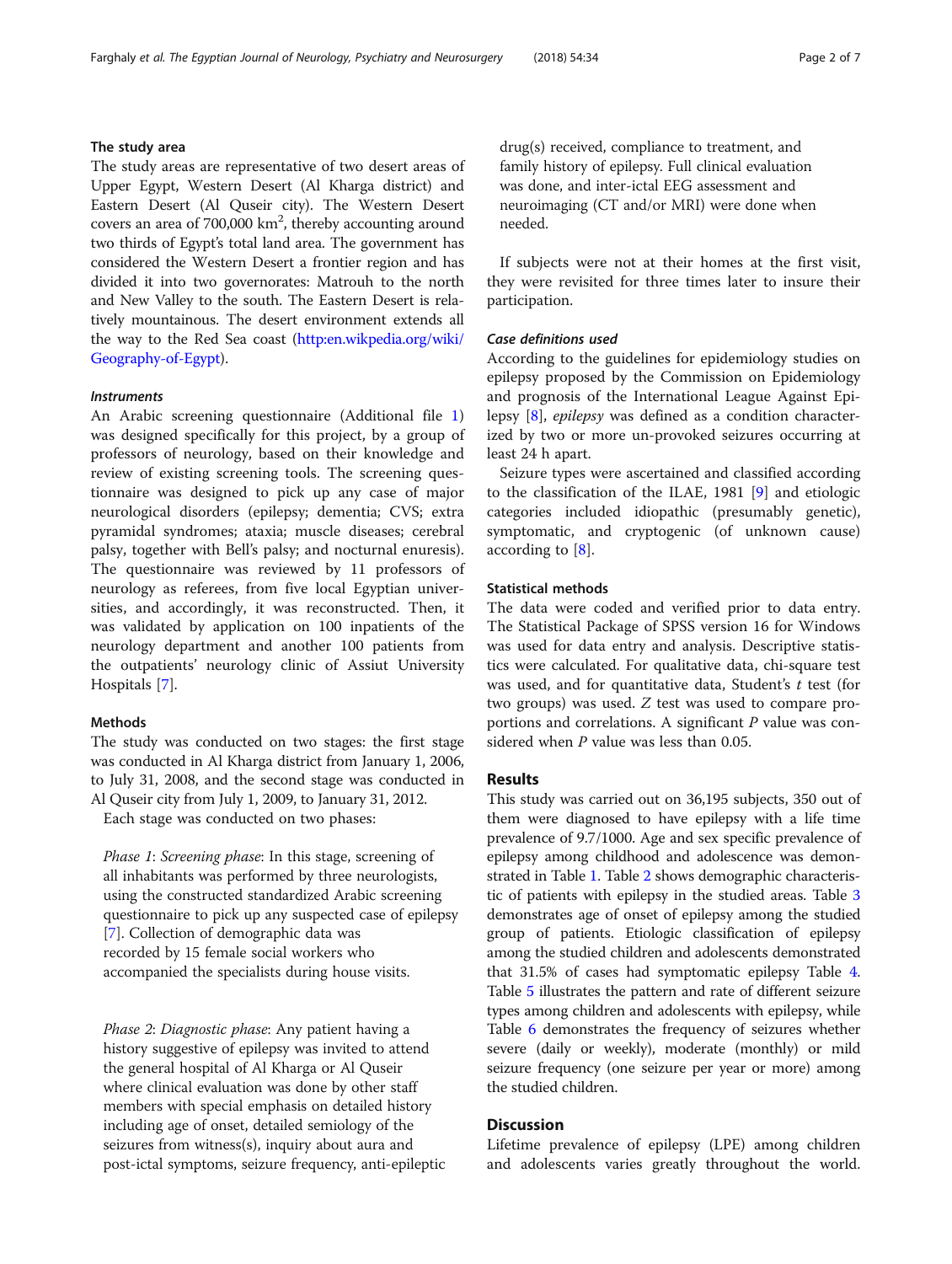<span id="page-2-0"></span>Farghaly et al. The Egyptian Journal of Neurology, Psychiatry and Neurosurgery (2018) 54:34 Page 3 of 7

| Item                 | Childhood (birth to $<$ 12 years) |                                        | Adolescence                                | Total                                 |                         |
|----------------------|-----------------------------------|----------------------------------------|--------------------------------------------|---------------------------------------|-------------------------|
| Age group            | Early (birth to<br>$< 6$ years)   | Late $(6 \text{ to }$<br>$<$ 12 years) | Total childhood<br>(birth to $<$ 12 years) | $(12 \text{ to } < 18 \text{ years})$ | (birth to $<$ 18 years) |
| Number of population | 11,987                            | 12,577                                 | 24,564                                     | 11,631                                | 36,195                  |
| Patients             |                                   |                                        |                                            |                                       |                         |
| Number               | 144                               | 122                                    | 266                                        | 84                                    | 350                     |
| Prevalence/1000      | 12.01                             | 9.7                                    | 10.8                                       | 7.2                                   | 9.7                     |
| Patients             |                                   |                                        |                                            |                                       |                         |
| Males                |                                   |                                        |                                            |                                       |                         |
| Number               | 77/5958                           | 76/6325                                | 153/12,283                                 | 40/5877                               | 193/18,160              |
| Prevalence/1000      | 12.9                              | 12.01                                  | 12.5                                       | 6.8                                   | 10.6                    |
| Females              |                                   |                                        |                                            |                                       |                         |
| Number               | 67/6029                           | 46/6252                                | 113/12,281                                 | 44/5754                               | 157/18,035              |
| Prevalence/1000      | 11.1                              | 7.4                                    | 9.2                                        | 7.6                                   | 8.7                     |

**Table 1** Age- and sex-specific prevalence of childhood and adolescence epilepsy

Apart from differences in methodology and sample size, the variation is due to difference in the adopted definition of epilepsy, diagnostic criteria, and inclusion criteria of participants. Studies in developed countries have detected prevalence for epilepsy in children varying between 3.4/ 1000 in 8–11 years [\[10\]](#page-5-0) and 5.1/1000 in 6–12 years [[11](#page-5-0)]. The prevalence of epilepsy is higher in developing countries in which a prevalence of > 10 per 1000 were reported [\[12](#page-5-0), [13\]](#page-5-0).

In the present study, 350 patients were detected with epilepsy within the defined age group (birth to  $\leq 18$  years), of whom 193 were males (55.1%) and 157 females (44.9%). Age-specific lifetime prevalence of epilepsy among children and adolescents (< 18 years of age) was 9.7/1000. It was higher (12.01/1000) during early childhood (birth to < 6 years of age) than among late childhood (9.7/1000) and adolescence (7.2/1000) (Table 1). A lower rate was reported in Minia city by Hamdy [[14](#page-6-0)], who reported that the lifetime prevalence of epilepsy among primary school children was 7.2/1000. Similarly, El-Motayam [\[15](#page-6-0)] found a prevalence of 7–10/1000 among school children below the age of 15 years, while higher rates reported by Shawki and colleagues  $[16]$  $[16]$  who found that the prevalence of epilepsy among school children  $(≤ 12$  years of age) was 12.9/1000 in Upper Egypt, Asyut Governorate. Egyptian studies are much lower than that reported among 5-year-old Brazilian children (45.2/1000) [\[17\]](#page-6-0) and among 12-year-old school children in Tahran (32.4/1000) [[18](#page-6-0)]. This high prevalence reported in the Brazilian and Tahran studies could be explained by difference in the adopted definition of epilepsy where both studies recorded lifetime prevalence of seizure (LPS) not for epilepsy, and they did not necessitate seizure recurrence. Accordingly, our estimated lifetime prevalence of epilepsy in the

Table 2 Demographic data of patients with epilepsy

|                    | Infancy and early childhood<br>(birth to $< 6$ years) |                          | Late childhood<br>(6 to $<$ 12 years) |                          | Adolescence<br>$(12 \text{ to} < 18 \text{ years})$ |                          | Total<br>(birth to $<$ 18 years) |      | $\mathcal{P}$ |
|--------------------|-------------------------------------------------------|--------------------------|---------------------------------------|--------------------------|-----------------------------------------------------|--------------------------|----------------------------------|------|---------------|
|                    | No.                                                   | $\%$                     | No.                                   | %                        | No.                                                 | %                        | No.                              | %    |               |
| Number             | 144                                                   | 41.1                     | 122                                   | 34.85                    | 84                                                  | 24.0                     | 350                              | 100  |               |
| Sex                |                                                       |                          |                                       |                          |                                                     |                          |                                  |      | 0.17          |
| Males              | 77                                                    | 53.5                     | 76                                    | 62.3                     | 40                                                  | 47.6                     | 193                              | 55.1 |               |
| Females            | 67                                                    | 46.5                     | 46                                    | 37.7                     | 44                                                  | 52.4                     | 157                              | 44.9 |               |
| Education          |                                                       |                          |                                       |                          |                                                     |                          |                                  |      |               |
| Preschool age      | 144                                                   | 100                      | $\overline{\phantom{0}}$              | $\overline{\phantom{m}}$ | -                                                   | $\overline{\phantom{m}}$ | 144                              | 41.1 | 0.000         |
| Illiterate         | $\overline{\phantom{0}}$                              | $\overline{\phantom{0}}$ | 88                                    | 72.1                     | 24                                                  | 28.6                     | 112                              | 32   |               |
| Primary and prep   | $\overline{\phantom{m}}$                              | $\overline{\phantom{0}}$ | 34                                    | 27.9                     | 28                                                  | 33.3                     | 62                               | 17.7 |               |
| Secondary and high | $\qquad \qquad =$                                     |                          | $\equiv$                              |                          | 32                                                  | 38.1                     | 32                               | 9.0  |               |
| Residence          |                                                       |                          |                                       |                          |                                                     |                          |                                  |      |               |
| Urban              | 107                                                   | 74.3                     | 85                                    | 69.7                     | 69                                                  | 82.1                     | 261                              | 74.6 | 0.06          |
| Rural              | 37                                                    | 25.7                     | 37                                    | 30.3                     | 15                                                  | 17.9                     | 89                               | 25.4 |               |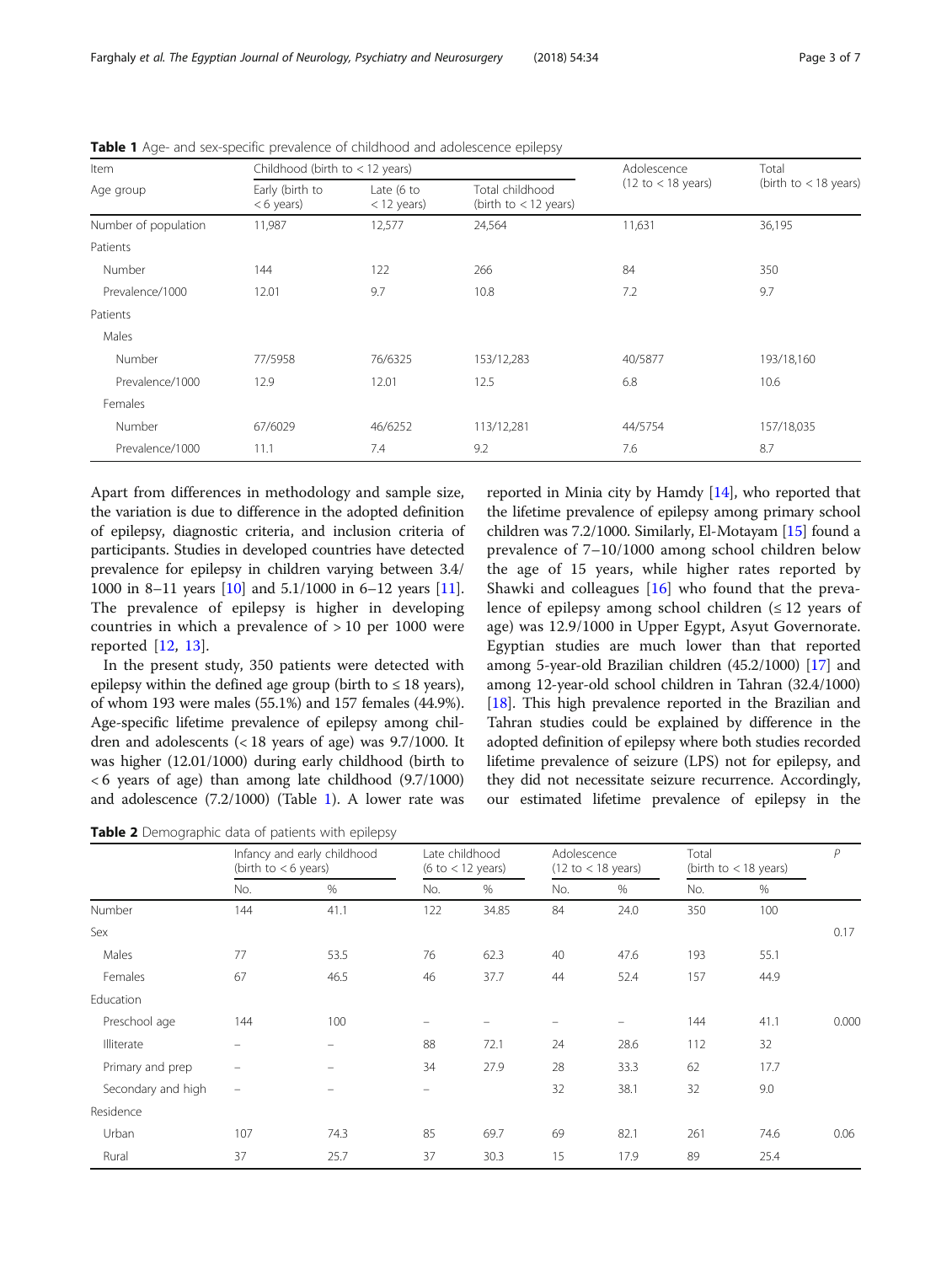<span id="page-3-0"></span>

|  | Table 3 Age of onset of epilepsy among the studied patients |
|--|-------------------------------------------------------------|
|--|-------------------------------------------------------------|

| Age of onset                              | Number | Percentage |
|-------------------------------------------|--------|------------|
| During infancy (birth to $<$ 1 year)      | 136    | 38.9       |
| During early childhood (1 to $<$ 6 years) | 144    | 41.1       |
| During late childhood (6 to $<$ 12 years) | 60     | 171        |
| During adolescence (12 to $<$ 18 years)   | 1()    | 29         |

current study is lower than that recorded in one of the most developed countries, USA, where a prevalence of epilepsy/seizure disorder among children (birth to 17 years old) was estimated to be 10.2/1000 [\[19](#page-6-0)].

Regarding sex, it was found that the prevalence of epilepsy was higher among males (10.6/1000) than females (8.7/1000) (Table [1\)](#page-2-0). This observation was true along the whole childhood period (12.5/1000 versus 9.2/1000), but the reverse was apparent during adolescence where the prevalence was higher among females (7.6/1000) than males (6.8/1000). Most studies of sex distribution among children with epilepsy describe a preponderance of boys [[10,](#page-5-0) [18](#page-6-0), [20\]](#page-6-0). This higher prevalence of epilepsy among boys during infancy and childhood period might reflect deeply seated male sex preference, at least in our country, and consequently, their parents seek advice for this precious baby or child. However, during adolescence, and with the approaching of the girl's age of marriage, her family starts to seek advice for her recurrent seizure problem.

In the present study,  $41\%$  (NO =  $144/350$ ) of the patients' sample were at the preschool age (< 6 years) (Table [2\)](#page-2-0). Of children and adolescents at school age  $(NO = 206/350)$ , more than half  $(n = 112/206; 54.4%)$ were illiterate. This could reflect the severe impact of the disease and/or the underlying etiology, together with

the effect of the concurrently administered anti-epileptic drugs, on the cognitive function of the affected children and adolescents.

It has been estimated that in developing countries, 60–75% are living in rural areas, while in developed countries, 25% of the population live in rural areas. Accordingly, Kandil and colleagues [\[21\]](#page-6-0) found that 78% of children and adolescents with epilepsy in Asyut, Egypt, were rural residents. Although Egypt is considered one of the developing countries, the reverse is applied to the two studied areas: Al Khargah and Al Qusier city, both of which are considered new urbanized areas, and this could explain the higher rate of epilepsy in urban (74.6%) than rural areas (25.4%) in the present study.

In the present research, most of the studied cases (80%) reported onset of their seizures during infancy or early childhood  $(< 6$  years) (Table 3). The high incidence of seizure onset during infancy and early childhood (80%) than that in late childhood (17%) and adolescence (2.9%) might be attributed to a decreased seizure threshold of the immature brain, which may be in part due to paradoxical excitation of GABA during early brain development, while GABA causes hypopolarization and inhibition of neurons in adulthood. Moreover [\[22](#page-6-0)], the higher incidence of brain insults at that age including perinatal complications and CNS infections, together with genetic defects, all initiate epileptogenesis in the immature S brain. Similarly, in a comparative prospective study carried on children of Saudi Arabia by Al-Sulaiman and Ismail [\[23\]](#page-6-0), the recorded age of onset was within the first year of life in 48.7% of the patients. On the contrary, Kramer [[24](#page-6-0)] in a consecutive study from Israel found that 18% of the seizures began in infancy, 64% in childhood period, and 18% in adolescents.

Table 4 Distribution of different etiologies among studied epileptic groups

| Etiology of epilepsy    | (birth to $< 6$ years)<br>$N = 144$ | Infancy and early childhood | Late childhood<br>(6 to $<$ 12 years)<br>$N = 122$ |              | Adolescents<br>$(12 \text{ to} < 18 \text{ years})$<br>$N = 84$ |              | Total<br>$N = 350$ |      |
|-------------------------|-------------------------------------|-----------------------------|----------------------------------------------------|--------------|-----------------------------------------------------------------|--------------|--------------------|------|
|                         | n                                   | %                           | n                                                  | $\%$         | $\eta$                                                          | $\%$         | N                  | %    |
| Idiopathic              | 76                                  | 52.8                        | 74                                                 | 60.7         | 58                                                              | 69           | 208                | 59.4 |
| Structural/metabolic    |                                     |                             |                                                    |              |                                                                 |              |                    |      |
| Perinatal complications | 29                                  | 20.1                        | 18                                                 | 14.8         | 10                                                              | 11.9         | 57                 | 16.3 |
| CNS infection           | 11                                  | 7.6                         | 10                                                 | 8.2          | $\overline{2}$                                                  | 2.4          | 23                 | 6.6  |
| Post-traumatic          | $\overline{4}$                      | 2.8                         | $\overline{2}$                                     | 1.6          | $\overline{4}$                                                  | 4.8          | 10                 | 2.9  |
| Vascular                | 3                                   | 2.1                         | 3                                                  | 2.5          |                                                                 | 1.2          | 7                  | 2    |
| Congenital deficits     | $\overline{4}$                      | 2.8                         |                                                    | 0.8          | $\mathbf{0}$                                                    | $\Omega$     | 5                  | 1.4  |
| Metabolic               |                                     | 0.7                         |                                                    | 0.8          |                                                                 | 1.2          | 3                  | 0.9  |
| Tumors                  |                                     | 0.7                         | 2                                                  | 1.6          | $\mathbf{0}$                                                    | $\mathbf{0}$ | 3                  | 0.9  |
| Tuberous sclerosis      |                                     | 0.7                         | $\Omega$                                           | $\mathbf{0}$ |                                                                 | 0.2          | $\overline{2}$     | 0.6  |
| Unknown etiology        | 14                                  | 9.7                         | 11                                                 | 9            | 7                                                               | 8.3          | 32                 | 9.1  |

 $P < 0.0001$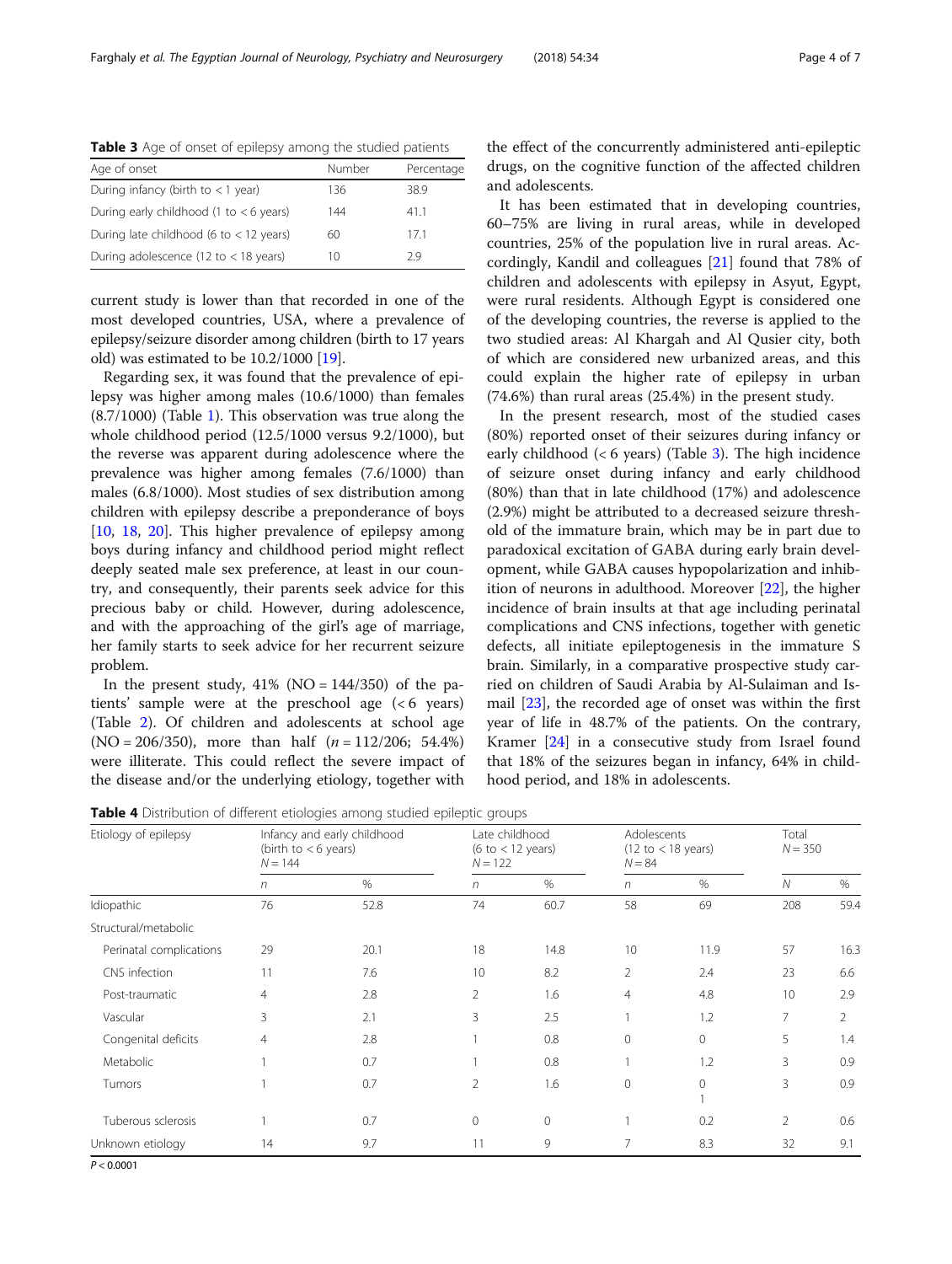Epilepsy was found to be idiopathic in 59.4% of epileptic children (Table [4\)](#page-3-0). This is consistent with many studies, where Shawki and colleagues [\[16](#page-6-0)] in Asyut, Egypt, found no etiology for epilepsy in 58.2% of patients, and in Lithuania, no etiology was identified in 60.3% of patients [[25](#page-6-0)]. This high rate of presumably genetic epilepsy might be attributed to the higher rate of consanguineous marriage in these areas.

In this study, 31.6% had structural/metabolic causes of epilepsy, and the impact of perinatal complications stands as the commonest cause among all age groups of the studied patients (Table [4\)](#page-3-0). This is nearly similar to that reported by Bielmann and colleagues [[26\]](#page-6-0) who found symptomatic epilepsy among children in Estonia to be 40.7% of patients, out of which perinatal events were the most frequent etiology. Moreover, Kwong and colleagues [[27\]](#page-6-0) reported symptomatic epilepsy in 61% of a cohort of 309 Chinese children, and perinatal factors were the most frequently encountered cause of epilepsy. This high rate of perinatal complications could be attributed to the low socioeconomic state and lack of antenatal and perinatal care with consequently high frequency of birth injuries and hypoxic ischemic encephalopathies.

Regarding seizure type, partial seizures were more frequent in infancy (52%), while generalized seizures were more frequent in childhood and adolescence without statistically significant difference (Table 5). This is in agreement with Endziniene and colleagues [[25\]](#page-6-0) who demonstrated that 50% of their pediatric patients with epilepsy were localization-related, while only 29.9% were generalized epilepsies, 15.9% were undetermined whether partial or generalized, and 4.2% were unclassifiable. Moreover, in a study in Southern Stockholm, Sweden, Braathen and Theorell [[28](#page-6-0)] recorded partial seizures in 52% of the children with epilepsy. On the other hand, Al Rajeh and colleagues [\[29\]](#page-6-0) in Saudi Arabia demonstrated that generalized epilepsies were the commonest type of epilepsy between ages of 1 and 5 years (74%).

Generalized tonic-clonic (GTC) seizures were the most frequent type of seizures among children (33%), while absence seizures were recorded in 4% only. Similarly, Shawki and colleagues [[16\]](#page-6-0) demonstrated that generalized tonic-clonic seizures were the most frequently encountered type of seizures (49.5%), while absence (1.0%) was the least frequent type. Furthermore, Granieri and colleagues [\[30](#page-6-0)] reported tonic, clonic, and tonic-clonic seizures in 74.9% and childhood absence in 6.6% of



| Frequency       | Infancy<br>$n = 25$ |    | Early childhood<br>$n = 119$ |      | Late childhood<br>$n = 122$ |       | Adolescence<br>$n = 84$ |      | Total<br>$N = 350$ |      |
|-----------------|---------------------|----|------------------------------|------|-----------------------------|-------|-------------------------|------|--------------------|------|
|                 | Ν                   | %  | N                            | $\%$ | Ν                           | %     | Ν                       | %    | Ν                  | $\%$ |
| Daily or weekly |                     | 28 | 44                           | 36.9 | 50                          | 40.98 | 31                      | 37   | 132                | 37.7 |
| Monthly         | 8                   | 32 | 40                           | 33.6 | 41                          | 33.6  | 35                      | 41.6 | 124                | 35.4 |
| Yearly          | 10                  | 40 | 35                           | 29.4 | 31                          | 25.4  | 18                      | 21.4 | 94                 | 26.9 |

<span id="page-4-0"></span>Table 5 Rate of different types of seizures among the studied epileptic groups

| . .<br>Types of seizures              | Infancy<br>$N = 25$ |                | Early childhood<br>$N = 119$ |             | Late childhood<br>$N = 122$ |      | Adolescence<br>$N = 84$ |      | Total<br>$N = 350$ |      |
|---------------------------------------|---------------------|----------------|------------------------------|-------------|-----------------------------|------|-------------------------|------|--------------------|------|
|                                       | N                   | $\%$           | Ν                            | $\%$        | ${\cal N}$                  | $\%$ | N                       | $\%$ | ${\cal N}$         | $\%$ |
| Generalized                           | 11                  | 44             | 57                           | 47.9        | 64                          | 52.5 | 43                      | 51.2 | 175                | 50   |
| GTC                                   | 8                   | 32             | 37                           | 31.1        | 44                          | 36.1 | 27                      | 32.1 | 116                | 33   |
| Tonic                                 | 2                   | 8              | 16                           | 13.4        | 5                           | 4.1  | 10                      | 11.9 | 33                 | 9.4  |
| Clonic                                | $\mathbf{0}$        | $\circ$        |                              | 0.8         | 3                           | 2.5  | 0                       | 0    | 4                  | 1.1  |
| Absence                               |                     | $\overline{4}$ | $\overline{2}$               | 1.7         | 8                           | 6.6  | 3                       | 3.6  | 14                 | 4    |
| Atonic                                | $\mathbf{0}$        | $\circ$        | 0                            | $\mathbf 0$ | $\overline{2}$              | 1.6  | 2                       | 2.4  | 4                  | 1.1  |
| Myoclonus                             | $\Omega$            | $\circ$        |                              | 0.8         | 2                           | 1.6  |                         | 1.2  | $\overline{4}$     | 1.1  |
| Partial                               | 13                  | 52             | 51                           | 42.9        | 54                          | 44.3 | 39                      | 46.4 | 157                | 44.9 |
| Simple partial                        | 3                   | 12             | $\overline{2}$               | 1.7         | $\overline{7}$              | 5.7  | $\overline{7}$          | 8.3  | 19                 | 5.4  |
| Complex partial                       | 4                   | 16             | 29                           | 24.4        | 19                          | 15.6 | 17                      | 20.2 | 69                 | 19.7 |
| Partial with secondary generalization | 6                   | 24             | 20                           | 16.8        | 28                          | 23   | 15                      | 17.9 | 69                 | 19.7 |
| Mixed seizures                        |                     | $\overline{4}$ | 11                           | 9.2         | $\overline{4}$              | 3.3  | $\overline{2}$          | 2.3  | 18                 | 5.1  |

 $P < 0.17$ 

 $P = 0.52$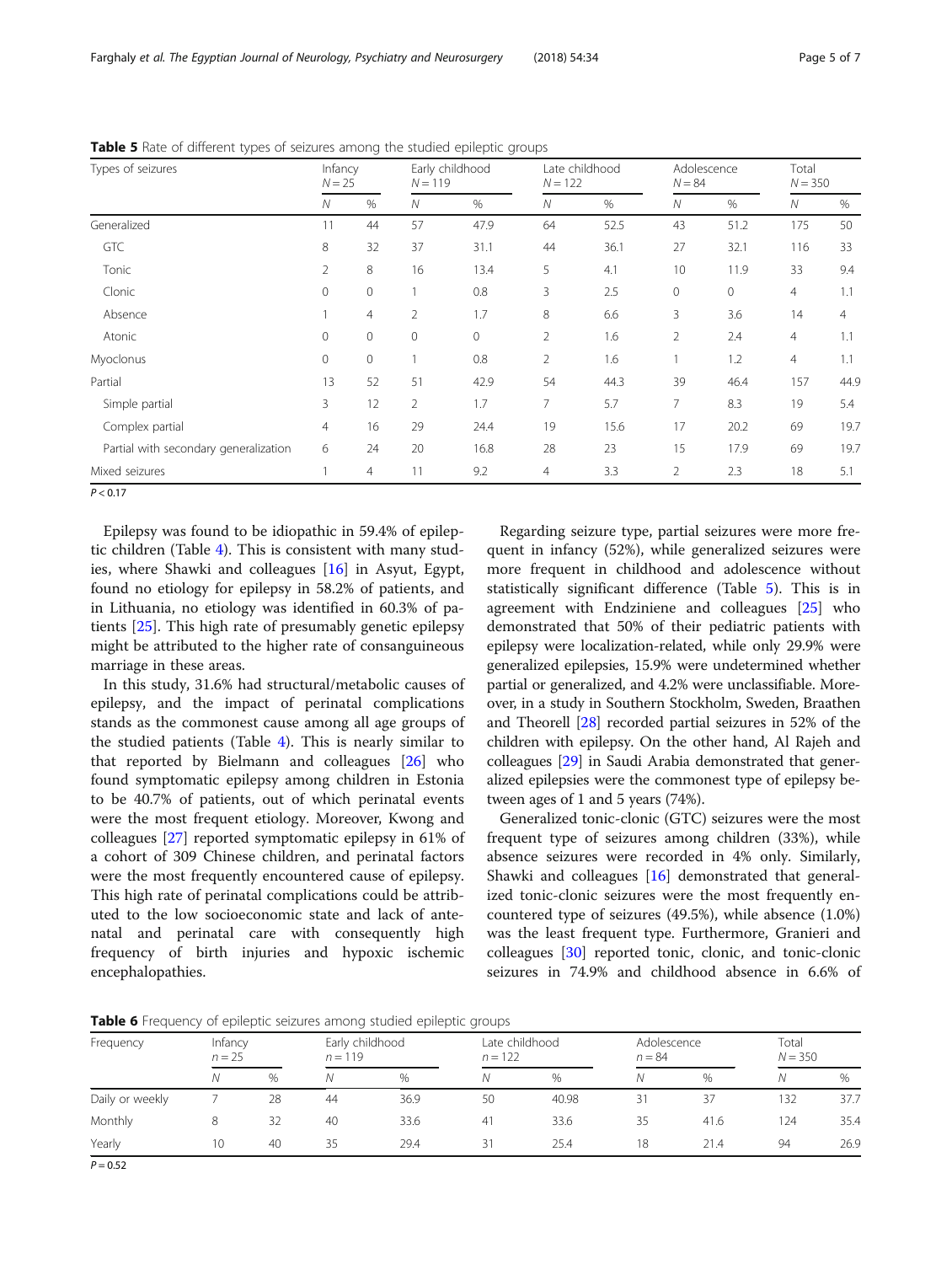<span id="page-5-0"></span>epileptics. In partial agreement, Kandil and colleagues [[21\]](#page-6-0) identified four subtypes of generalized epilepsy, among which the generalized tonic-clonic seizures were the most frequent (72.1%), followed by absence (14.9%). Muhammad and colleagues [[31\]](#page-6-0) also found that the most common type of epileptic seizures was generalized tonic-clonic seizures. This low rate of absence epilepsy could be attributed to the fact that absence seizures could pass unnoticed and may not be easily recognized.

In the current study, 37.7% of epileptic children had daily or weekly seizures. This frequency was the most commonly encountered one among early and late childhood. It tends to regress slightly among adolescence where monthly seizures became the most prevailing one. This is in agreement with Hamdy [[14\]](#page-6-0) who found that the highest frequency of seizures was once or more per week (47.3%), followed by seizures occurring once or more per month (24.3%) and once or more per day (18.9%). Salih and colleagues [\[32](#page-6-0)] reported that age was not a driving factor to influence the seizure frequency in the studied patients. Moreover, a study conducted in the USA demonstrated no significant correlation between the changes in the seizure frequency and age [[33\]](#page-6-0).

As we have no accurate data registry in our country, door-to-door community study is the best method to study the prevalence of childhood and adolescent epilepsy. Also, the presence of screening questionnaire may help in performing this type of study. On the other hand, there are some limitations in the present study, i.e., the studied areas are far away from our university, some security issues, and poor health services in the studied areas.

## Conclusion

Prevalence of epilepsy in this region (9.7/1000) is not so much different from other developing countries. The most common (59.4%) underlying cause of epilepsy was the idiopathic type, while the most frequent etiology for structural/metabolic epilepsy was perinatal complications along all studied age groups. Focal seizures were frequent in infancy while generalized seizures were more frequent in childhood and adolescence. The generalized tonic-clonic seizures were the most common seizure type among children and adolescents. This knowledge will facilitate in the diagnosis, early educational intervention, and multidisciplinary therapeutic and rehabilitation approaches.

## Additional file

[Additional file 1:](https://doi.org/10.1186/s41983-018-0032-0) An Arabic screening questionnaire. (DOCX 17 kb)

#### Acknowledgements

We acknowledge the hard work of the social workers, who participate in this work.

### Funding

There is no source of funding for the research.

#### Availability of data and materials

Data and materials supporting the results of this article are included within the article.

#### Authors' contributions

WMF, MAA, and EMS contributed to the data collection. MAY and MAA analyzed the data and along with WTS and NAH interpreted the data. Further, EMS completed the first draft of the article. All authors were involved in drafting the article or revising it critically for important intellectual content, and all authors approved the final version to be published.

#### Ethics approval and consent to participate

The study was approved by the institutional ethics committee of the Faculty of Medicine, Assiut University, ethics approval number R0290N2009. A written consent was taken from all of the participants after explaining the details, benefits, and risks to them.

#### Consent for publication

Not applicable in this section.

#### Competing interests

The authors declare that they have no competing interests.

#### Publisher's Note

Springer Nature remains neutral with regard to jurisdictional claims in published maps and institutional affiliations.

#### Author details

<sup>1</sup>Department of Neurology, Assuit University, Assiut, Egypt. <sup>2</sup>Department of Neurology, Minia University, Minya, Egypt.

#### Received: 20 February 2018 Accepted: 9 October 2018 Published online: 09 November 2018

#### References

- 1. Engel J, Pitkänen A, Loeb J, Dudek E, Bertram E, Cole A. Epilepsy biomarkers. Epilepsia. 2013;54:61–9.
- 2. Jallon P. Epilepsy in developing countries. Epilepsia. 1997;38(10):1143–51.
- 3. Izoura GI, Ileoj SO. A review of neurological disorder at the pediatric neurology clinic of university of Nigeria. Ann Trop Paediatr. 1989;9(4):185–90.
- 4. Raspall-Chaure M, Neville BG, Scott RC. The medical management of the epilepsies in children: conceptual and practical considerations. Lancet Neurol. 2008;7(1):57–69.
- 5. Baker GA, Hargis E, Hsih MM. International Bureau for Epilepsy. Perceived impact of epilepsy in teenagers and young adults: an international survey. Epilepsy Behav 2008;12(3):395–401.
- 6. Wu KN, Lieber E, Siddarth P, Smith K, Sankar R, Caplan R. Dealing with epilepsy: parents speak up. Epilepsy Behav. 2008;13(1):131–8.
- 7. El Tallawy HN, Farghaly WM, Rageh TA. Epidemiology of major neurological disorders project in Al Kharga district, New Valley, Egypt. Neuroepidemiology. 2010;35(4):291–7.
- ILAE Commission on Classification and Terminology. Guidelines for epidemiologic studies on epilepsy. Commission on Epidemiology and Prognosis. Epilepsia. 1993;34:592–6.
- 9. Proposal for revised clinical and electroencephalographic classification of epileptic seizures. From the Commission on Classification and Terminology of the International League Against Epilepsy. Epilepsia. 1981;22:489e501.
- 10. Waaler PE, Blom BH, Skeidsvoll H, Mykletun A. Prevalence, classification, and severity of epilepsy in children in western Norway. Epilepsia. 2000; 41(7):802–10.
- 11. Larsson K, Eeg-Olofsson O. A population based study of epilepsy in children from a Swedish county. Eur J Paediatr Neurol. 2006;10(3):107–13.
- 12. Osuntokun BO. Epilepsy in the African continent. In: Peny JK, editor. Epilepsy: the eighth international symposium. New York: Ravan Press; 1977. p. 365–78.
- 13. Leary PM, Riordan G, Schlegel B, Morriss S. Childhood secondary (symptomatic) epilepsy, seizure control and intellectual handicap in a non-tropical region of South Africa. Epilepsia. 1999;40(8):1110–3.